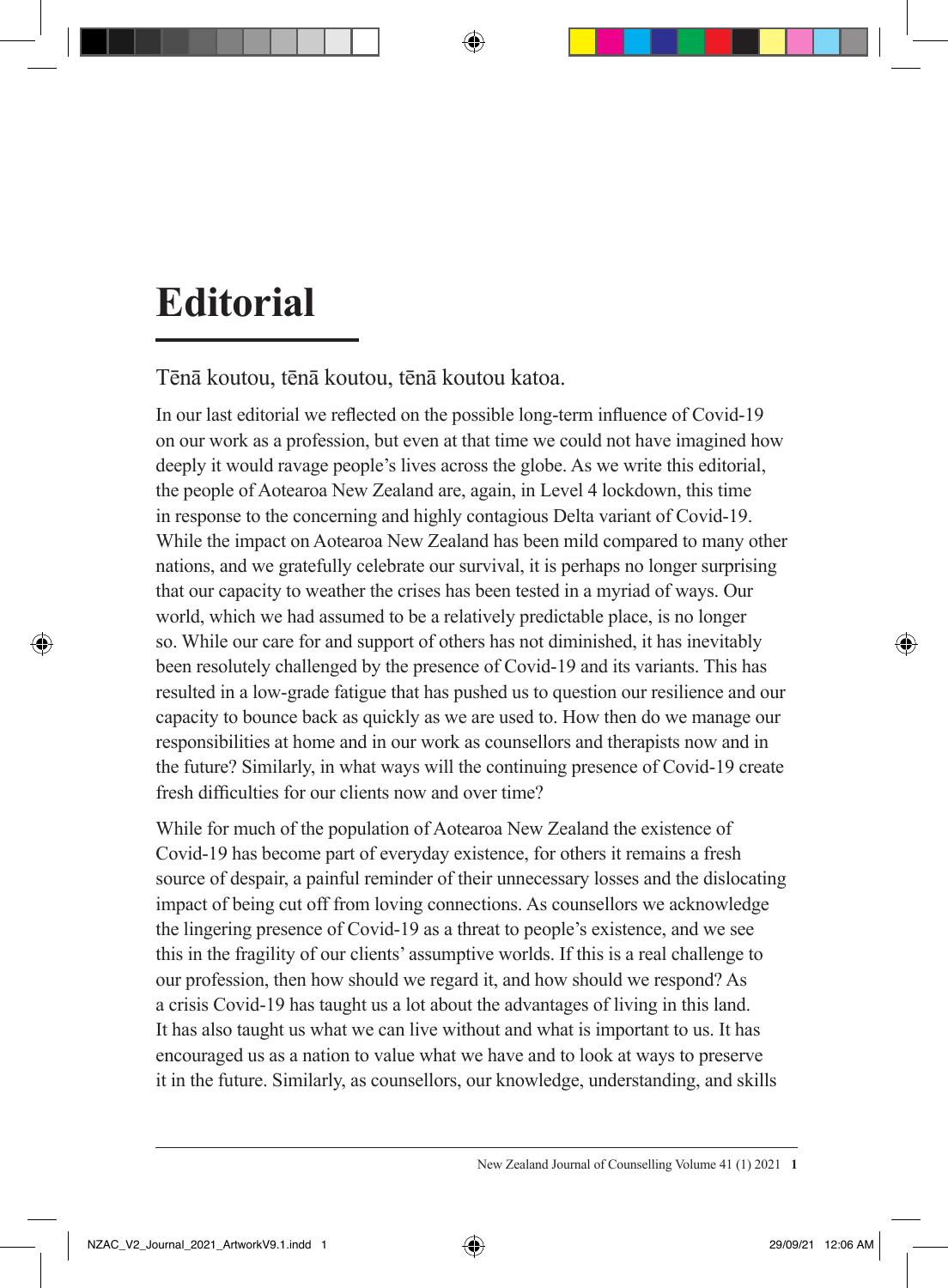give us the foresight to anticipate what our clients' needs are now and in the future, and what professional development training we will need to meet those needs down the track. Paradoxically, even as we feel the weight and reality of returning Covid-19 uncertainty, this has also become a critical time for raising the profile of the profession in Aotearoa New Zealand. We acknowledge the considerable efforts currently being expended on behalf of the profession, by both its leadership and its members, to demonstrate the critical roles that counsellors play in maintaining the health of the nation.

As editors of the journal, we continue to be so inspired by those researchers and practitioners who submit their vital work for publication, and we want to encourage those still in the wings to reach out to us for support in preparing articles for future issues.

Finally, our thanks must go to the contributors of this issue. Your scholarship, ideas, and words have an immediate and lasting influence on our practice and help us to articulate what it is like to work as counsellors in the unique setting of Aotearoa New Zealand.

The articles in this issue deal with four critical counselling concerns. Bob Manthei begins with a short report on the reality and practicality of using brief counselling in Aotearoa New Zealand settings.

This is followed by a timely piece of qualitative research by; Paul Flanagan, Sandra Gee, Lisa Holden, Martin McGoran, Lee Ann Meyenberg, Graeme Pringle and Helen Townend, that presents supervisors' ideas and hopes for meaningful supervision-supported Continuing Professional Development (CPD). While the research finds that a number of supervisors and counsellors make productive use of the arrangement to plan and reflect on CPD within supervision, it also valuably examines the dissonance that exists within the process and critiques the cultural appropriateness of current CPD competencies.

In the third article, Nigel Pizzini, Helen Gremillion, and Tanya Newman examine a familiar ethical dilemma that concerns the reporting of a school-aged client's harm and abuse. Here the authors build a case for school counsellors who find themselves in these difficult situations to consult with other professionals over their ethical, moral, and legal obligations towards their clients without obtaining permission from them first. The article also examines the use of language to preserve the therapeutic relationship, and advocates for a collaborative response to harm reduction that prioritises client choice and agency around matters of disclosure.